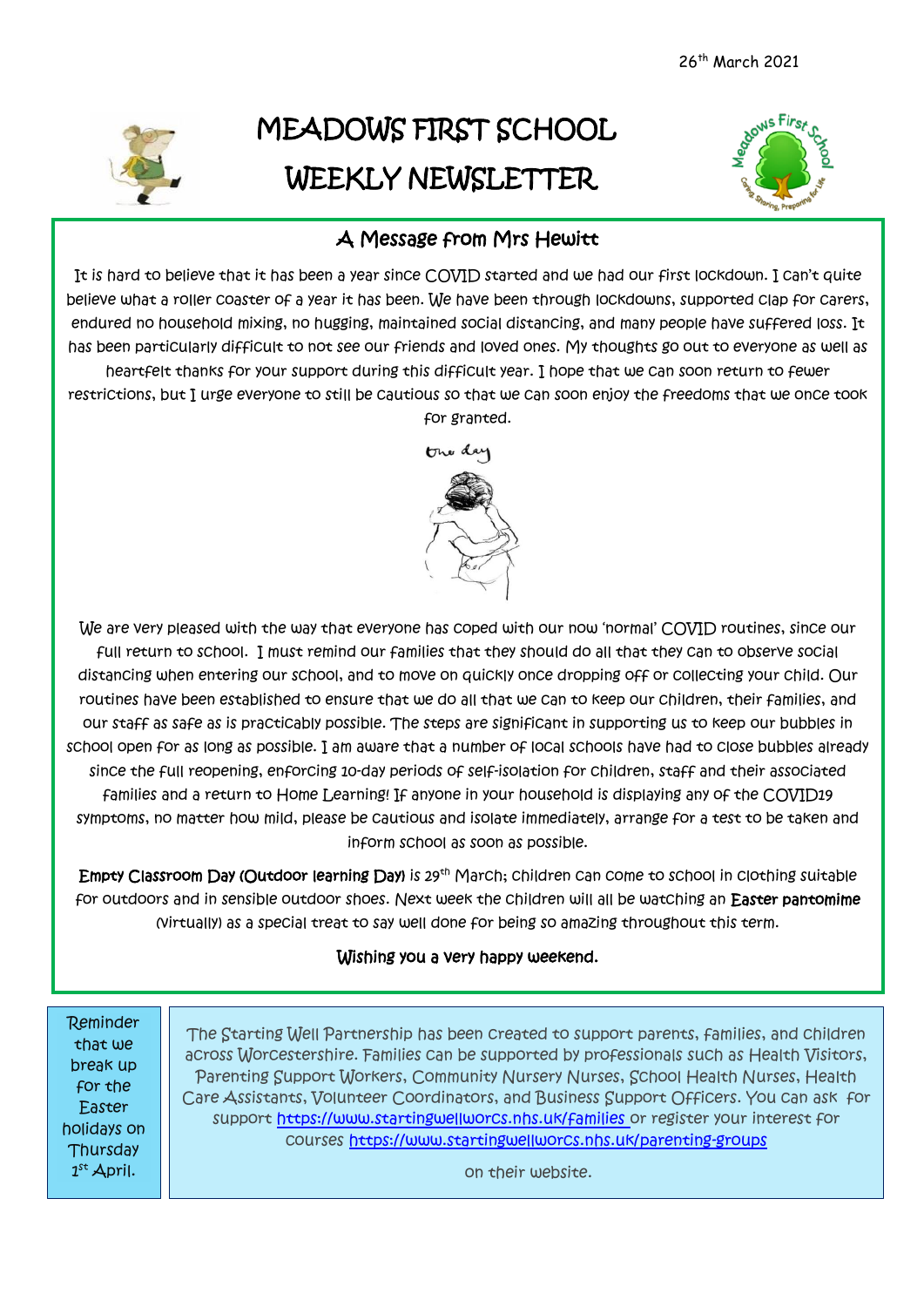#### Supporting you with Special Needs & Disabilities:

Signalong Foundation Course for Parents <https://rebrand.ly/SignalongFoundationA>

SEND – Understanding Autism <https://rebrand.ly/SEND-UnderstandingAutism>

SEND – Strategies for Positive Behaviour <https://rebrand.ly/SEND-PositiveBehaviour>

SEND – Managing Mindfulness for Parents <https://rebrand.ly/ManagingMindfulnessSEND>



Here are some courses available to help you to support your child's needs.

Next week is Autism Awareness Week. Children can wear odd socks on Wednesday to support this event

### **Meadows Mouse Awards**



| Goslings        | Franky D - offering super ideas at carpet time. Jake F - always sitting so            |
|-----------------|---------------------------------------------------------------------------------------|
|                 | beautifully on the carpet.                                                            |
| Cygnets         | Jaxon D - working so hard in Phonics. Harlow K - trying hard to be a good friend.     |
|                 | Caterpillars Louie - working so hard with his spelling & handwriting. Finnley - being |
|                 | determined to finish his work and trying his best.                                    |
|                 | Dragonflies Corey - great phonics work. Layla - super Maths, so focused & determined. |
| Owls            | Alfred C - amazing Maths, always being super determined. Torben S - focused &         |
|                 | organised writing.                                                                    |
| Hedgehogs       | Mario W - enthusiasm with addition in Maths. Elodie H - focus in her writing          |
|                 | lessons.                                                                              |
| <b>Sharks</b>   | Skye $D$ - being so enthusiastic with her fractions. Lenny $A$ - writing a terrific   |
|                 | scary character description.                                                          |
| <b>Dolphins</b> | Finlay H & Ava $E$ - trying so hard with their cursive handwriting.                   |
| Jaquars         | Jessica R - super focus & enthusiasm in all lessons. Keelan T - super skills &        |
|                 | enthusiasm in Science.                                                                |
| <b>Tigers</b>   | Jake L & Oliver T - writing wonderful instruction on how to train your dragon.        |
|                 |                                                                                       |
|                 |                                                                                       |